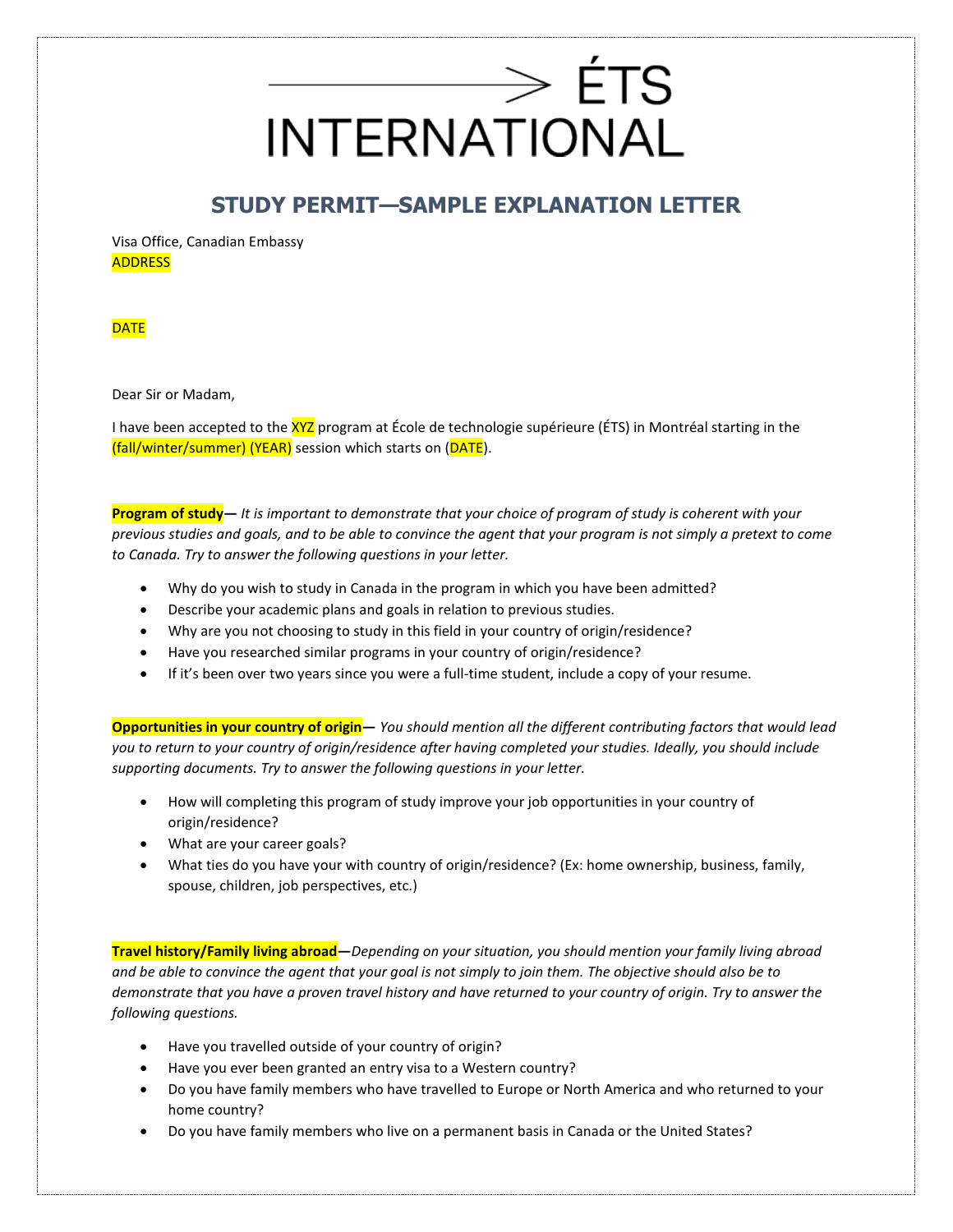# $\longrightarrow$  ÉTS **INTERNATIONAL**

#### **Financial capacity**

*You will need to demonstrate that you have the financial means to support yourself and any accompanying family members during your studies. This includes living expenses (approximately \$13,000 CDN per year) and your tuition fees (variable, depending on your country of origin and your program of study). Try to answer the following questions.*

- Mention the tuition fees at ETS:<https://www.etsmtl.ca/en/Studies/tuition-fees-ets>
- Mention that you are aware of the cost of living in Quebec/Canada[—http://www.immigration](http://www.immigration-quebec.gouv.qc.ca/en/immigrate-settle/students/obtaining-authorizations/requirements/financial-capacity.html)[quebec.gouv.qc.ca/en/immigrate-settle/students/obtaining-authorizations/requirements/financial](http://www.immigration-quebec.gouv.qc.ca/en/immigrate-settle/students/obtaining-authorizations/requirements/financial-capacity.html)[capacity.html](http://www.immigration-quebec.gouv.qc.ca/en/immigrate-settle/students/obtaining-authorizations/requirements/financial-capacity.html)
- Provide the total of the financial resources at your disposition
- Explain the source of the resources
- If someone else is assuming responsibility for your costs, explain your relationship.

Thank you for your consideration.

Sincerely,

NAME + ADDRESS

### **STUDY PERMIT—WHAT TO DO IN THE CASE OF A REFUSAL?**

If your application for a study permit is refused, you will receive a letter detailing the reason or reasons. You will thus need to consider your different options, which include cancelling your plans to study in Canada, postponing your admission, or attempting to continue with your plans. To help you make a decision, here are some of the aspects to take into consideration.

#### **UNDERSTAND THE REASONS BEHIND THE REFUSAL**

First and foremost, you need to understand the reasons why your application was refused. Please consult the document *[Comprendre un refus](https://www.etsmtl.ca/docs/Activites-et-services-aux-etudiants/Soutien-etudiants-internationaux/Documents/comprendre-refus)* (in French) prepared by the Canadian visa office in Dakar. Additionally, make sure you reread the application package specific to your region in order to understand all requirements. If you have a contact within Canada, this person could make a request under the Access to [Information Act \(](https://www.canada.ca/en/immigration-refugees-citizenship/corporate/transparency/access-information-privacy/requests-information-act.html)\$5 fee) for you so that you can see the notes that the immigration officer made about your file. This may help you better understand the decision, but the notes are not necessarily going to provide as much information as you might like.

#### **OPTIONS**

1. **File a request for your case to be reviewed:** This type of request can be filed by using the IRCC [web form](https://secure.cic.gc.ca/enquiries-renseignements/canada-case-cas-eng.aspx?AspxAutoDetectCookieSupport=1) if you believe that an error was made when your application was being studied. This is a non-official process. IRCC is not required to accept this type of request and even if your case is reviewed, it does not guarantee that the decision will be altered.